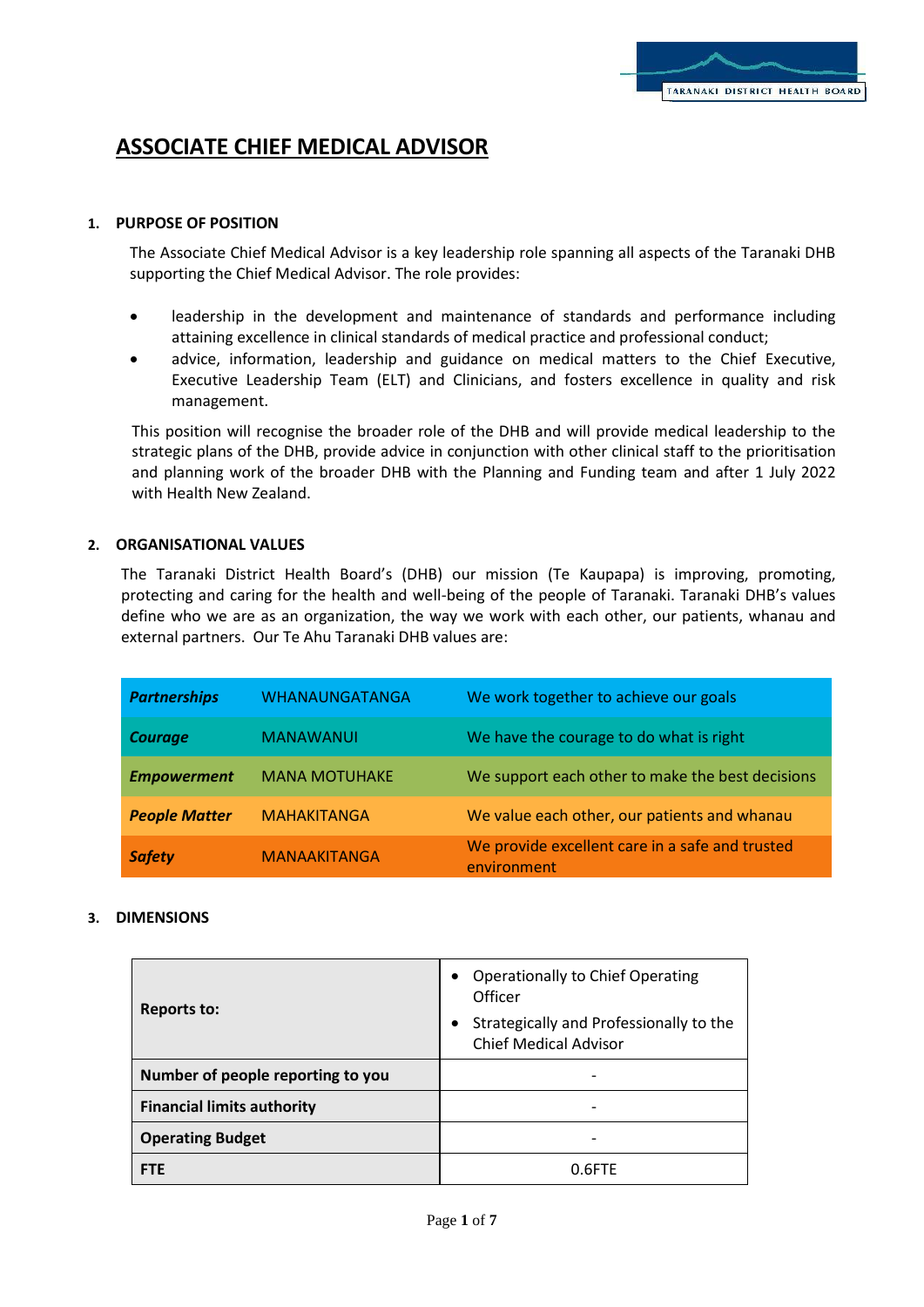# **4. WORKING RELATIONSHIPS**

| <b>External</b>                                                                                                                                                                                                                                                                                                                                                                                                                                                                                                                                                                                                                                                                                 | <b>Internal</b>                                                                                                                                                                                                                                                                                                                                                                                                                                                                                                                                                                                                                                                                                                                                                                                                                                                                                                 |
|-------------------------------------------------------------------------------------------------------------------------------------------------------------------------------------------------------------------------------------------------------------------------------------------------------------------------------------------------------------------------------------------------------------------------------------------------------------------------------------------------------------------------------------------------------------------------------------------------------------------------------------------------------------------------------------------------|-----------------------------------------------------------------------------------------------------------------------------------------------------------------------------------------------------------------------------------------------------------------------------------------------------------------------------------------------------------------------------------------------------------------------------------------------------------------------------------------------------------------------------------------------------------------------------------------------------------------------------------------------------------------------------------------------------------------------------------------------------------------------------------------------------------------------------------------------------------------------------------------------------------------|
| Ministry of Health<br><b>External Disability and Healthcare</b><br>Providers<br>HIQ, Healthshare and IT Providers<br>Other DHBs including Chief Medical<br><b>Advisors</b><br>ACC.<br><b>NZ Police</b><br><b>Coroners and Coronial Services</b><br>Health and Disability Commission<br><b>News Media</b><br>Community NGO's<br>Taranaki Health Foundation<br>Technology Institutes, Colleges and<br>Universities<br>Medical Regulatory Agencies, including<br>MCNZ, Health Practitioners Disciplinary<br><b>Tribunal and Human Rights Tribunal</b><br><b>Health New Zealand</b><br>Maori Health Authority<br>Health Quality and Safety Commission<br>(HQSC)<br>ASMS CEO and industrial officers | <b>Chief Executive</b><br><b>Executive Leadership Team Members</b><br>٠<br>Clinical Leads - Nursing and Allied Health<br>Advisor Primary- Secondary Integration<br>Manager Clinical Governance Support Unit<br>Members of Te Pa Harekeke, Maori Health<br>Unit<br><b>Clinical Directors and Clinical Leaders</b><br><b>Human Resources</b><br>Medical Management/RMO Support Unit<br>Project Maunga Team<br><b>Heads of Department</b><br>$\bullet$<br>Board of Te Whare Punanga Korero<br>٠<br><b>Credentialing Committee</b><br>٠<br>Medical Management/RMO Unit<br>٠<br>Serious Incident Review Committee<br>Patient Quality and Safety Committee<br>Morbidity and Mortality Review Committee<br>Infection Prevention and Control Committee<br>$\bullet$<br>Neurosurgical Services Capital and Coast DHB<br>$\bullet$<br>PGY1 RMO Registration Approval Panel<br>٠<br>Taranaki DHB Research approval process |

# **5. ACCOUNTABILITIES**

| Key area of responsibility |                                                                                                                                                   | <b>Expected outcomes</b>                                                                                                                                                                                                                                                                                                                                                                                                                                                                                                                                                                                                                                                                                                                                                          |
|----------------------------|---------------------------------------------------------------------------------------------------------------------------------------------------|-----------------------------------------------------------------------------------------------------------------------------------------------------------------------------------------------------------------------------------------------------------------------------------------------------------------------------------------------------------------------------------------------------------------------------------------------------------------------------------------------------------------------------------------------------------------------------------------------------------------------------------------------------------------------------------------------------------------------------------------------------------------------------------|
| 1.                         | <b>Strategic Management</b><br>Participate as a key member<br>of the senior team to assist<br>the DHB meet organisational<br>goals and objectives | Participation in formulating the strategic development of<br>clinical practice within the context of the organization's<br>strategic plan.<br>Address important issues of quality, access and distribution<br>$\bullet$<br>of resource affecting the DHB with a high degree of<br>autonomy and responsibility for action.<br>Promote active collaboration within the hospital services<br>team that will foster a co-coordinated approach to making<br>decisions, especially with regard to achieving organization-<br>wide goals and objectives.<br>Strategic oversight of the processes in place to attract,<br>recruit and retain suitably qualified medical staff.<br>Actively participate in service development activities and<br>ensures that clinical views are promoted. |
|                            | 2. Clinical Performance and<br>Leadership<br>To ensure that the clinical                                                                          | Provides professional leadership and support for medical<br>٠<br>personnel across the DHB developing clinical governance,<br>promoting innovation and quality, resolving disputes and                                                                                                                                                                                                                                                                                                                                                                                                                                                                                                                                                                                             |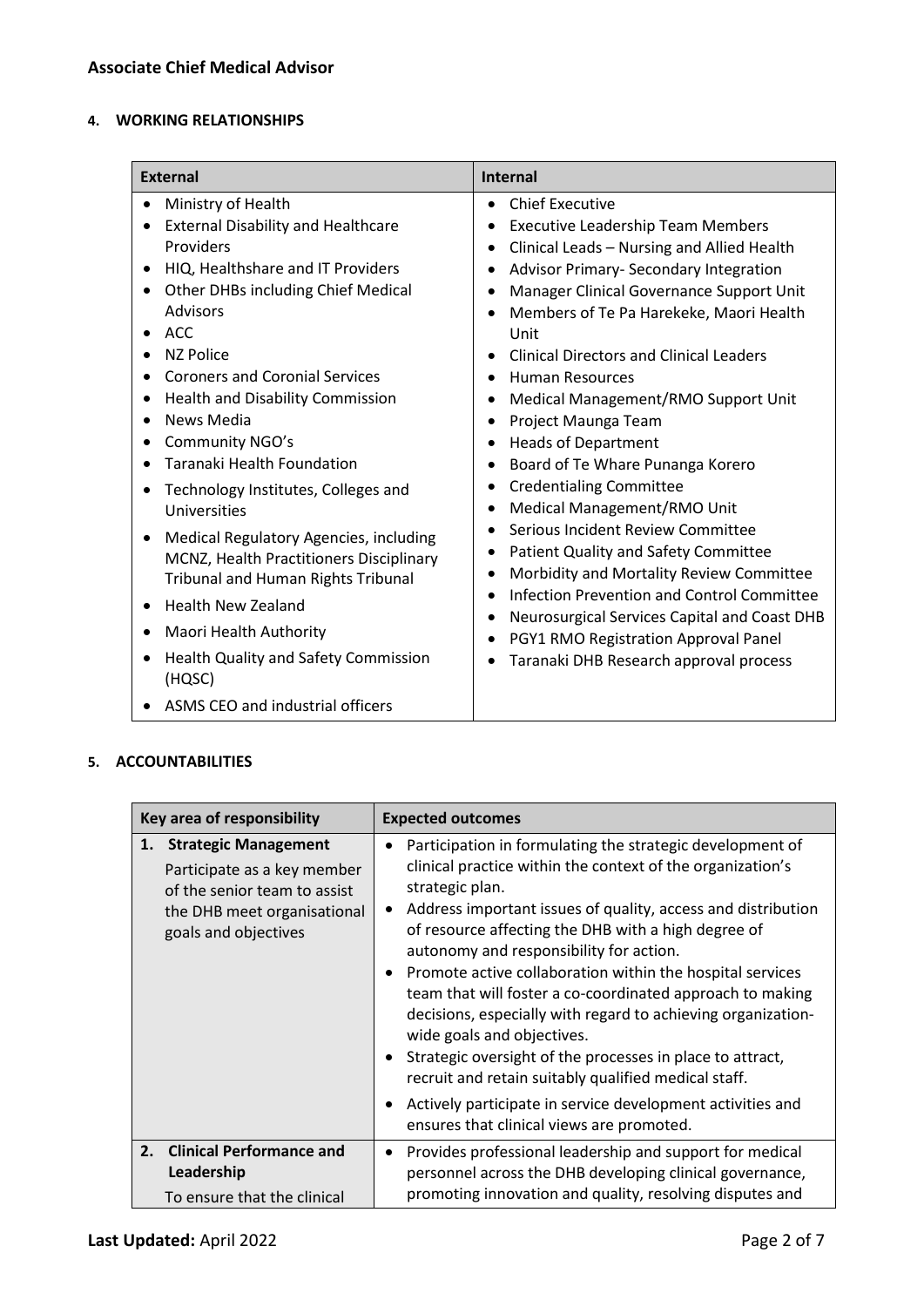| performance of the service<br>is high quality, within<br>expected standards, follows<br>protocols and authorised<br>scope, whilst minimising risk              | ensuring continuing development of the medical workforce.<br>Provides necessary Clinical leadership at EMT, providing<br>$\bullet$<br>clinical input as required.<br>Improves the culture of good conduct amongst medical staff<br>$\bullet$<br>including initiatives such as 'speaking up for Safety'<br>Assists in annual review of performance of Heads of<br>$\bullet$<br>Department and Clinical Directors in terms of their<br>professional leadership responsibilities and implementation<br>of clinical policies and projects.<br>Providing a mentoring role to Heads of Department and<br>٠<br>Clinical Directors and senior clinical staff to ensure<br>appropriate career development and succession planning is<br>initiated at all levels of practice.<br>Encourages and ensures medical staff take personal<br>٠<br>responsibility in their professional roles and creates an<br>environment that fosters support, information sharing and<br>open communication. |
|----------------------------------------------------------------------------------------------------------------------------------------------------------------|---------------------------------------------------------------------------------------------------------------------------------------------------------------------------------------------------------------------------------------------------------------------------------------------------------------------------------------------------------------------------------------------------------------------------------------------------------------------------------------------------------------------------------------------------------------------------------------------------------------------------------------------------------------------------------------------------------------------------------------------------------------------------------------------------------------------------------------------------------------------------------------------------------------------------------------------------------------------------------|
| <b>Professional standards and</b><br>3.<br>practice<br>Provide professional<br>direction and leadership for<br>medical staff, to improve<br>clinical outcomes. | Provides leadership in the development and achievement of<br>$\bullet$<br>improved standards of medical practice.<br>Supports a programme of development and training for<br>$\bullet$<br>medical staff.<br>Coordinates and liaise in the investigation of major clinical<br>٠<br>incidents, complaints and the undertaking of corrective<br>actions where necessary.<br>Supports the credentialing processes and remedial actions<br>٠<br>for individual SMOs and departments.<br>Ensures that clinical practice meets high quality & ethical<br>٠<br>standards, and that this is supported by appropriate<br>education and training opportunities.<br>Works with the Medical Council of New Zealand and SMOs<br>$\bullet$<br>to resolve issues of competence, conduct and Health<br>affecting them.                                                                                                                                                                           |
| 4. Medical Spokesperson and<br><b>Advisor</b><br>Act as spokesperson on<br>organisation wide medical<br>issues.                                                | Enhances the clinical reputation of Taranaki DHB, through<br>$\bullet$<br>contributing in accredited forums.<br>Identifies positive medical developments, initiatives and<br>$\bullet$<br>feedback from various agencies and ensure these are given<br>appropriate recognition and support.<br>The DHB and key personnel are informed of medical<br>٠<br>developments and issues that are anticipated to impact on<br>Taranaki DHB medical practice in the medium to long term.<br>Responds to media queries, Official Information Act<br>٠<br>requests and external reviews as appropriate.                                                                                                                                                                                                                                                                                                                                                                                    |
| <b>Quality and Risk</b><br>5.<br>Management<br>Support clinical quality and<br>risk management.                                                                | In conjunction with the CMA and with the support of the<br>٠<br>Director Clinical Governance champions an organization-<br>wide Quality and Risk Management Plan.<br>Supports the implementation of an effective Continuous<br>$\bullet$<br>Clinical Quality Improvement programme. This includes<br>facilitating Clinical audits and providing recommendations<br>as appropriate.<br>Provides advice on the development of new services and                                                                                                                                                                                                                                                                                                                                                                                                                                                                                                                                    |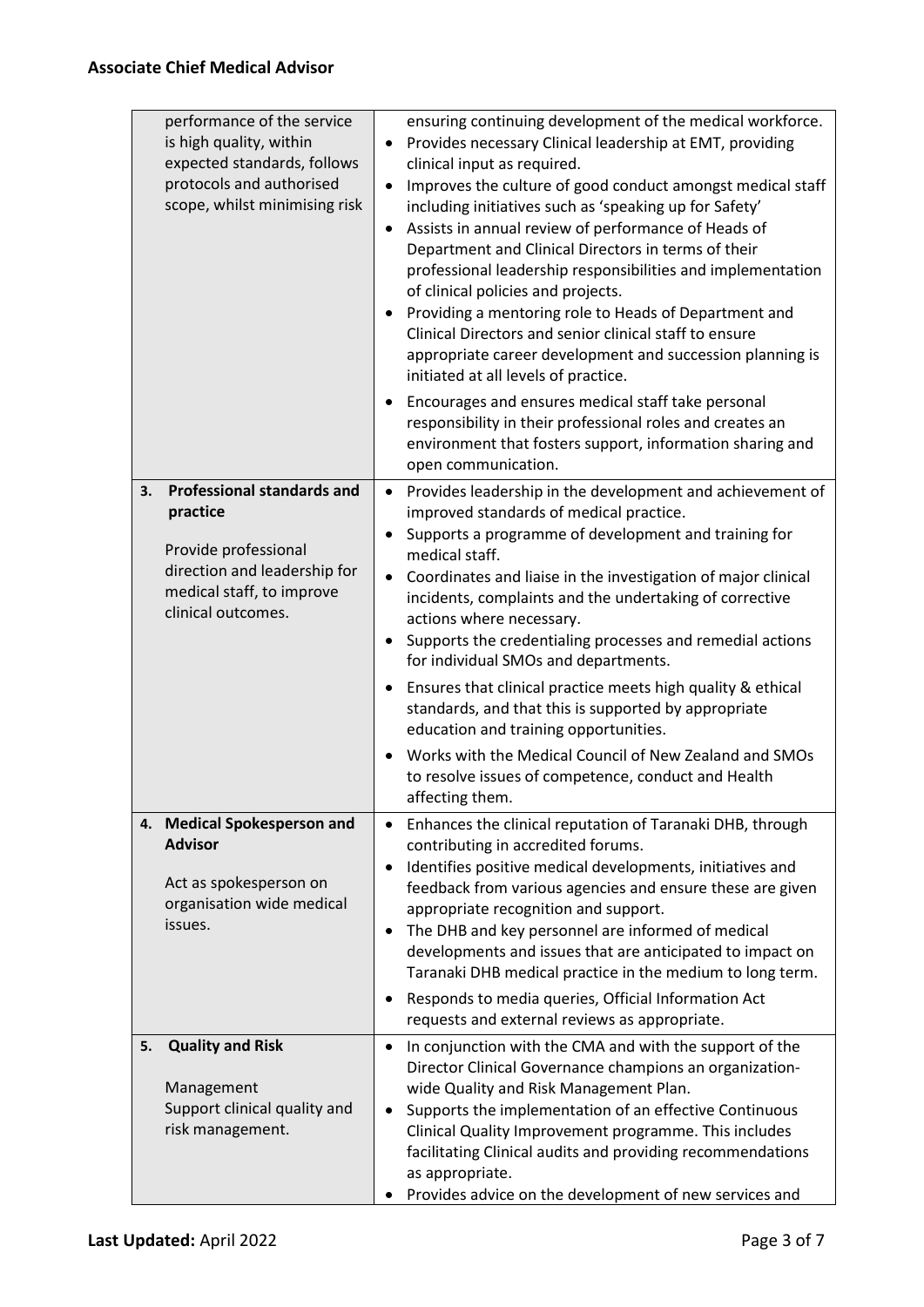| priorities.<br>• Provides support and coordination to ensure that all<br>customer complaints are responded to appropriately and<br>effectively.<br>Provides leadership to the development of quality and risk<br>management principles, and ensures agreed outcomes are<br>achieved. |
|--------------------------------------------------------------------------------------------------------------------------------------------------------------------------------------------------------------------------------------------------------------------------------------|
| Establishes quality objectives and maintains standards and<br>performance amongst all medical services in conjunction<br>with CMA, HOD's and CD's.                                                                                                                                   |

| <b>Organisational Accountabilities</b> | <b>Expected Outcome for all Managers</b>                                                                                                                                                                                                                                                                                                                                                                                                                                                                                                                                                                                                                                                                                                                                                                                                                                                                                                                                                                                                                                                                                                                                                                                                                                                                                                                                                                                                                                                                                                                                                                                                                                                                                                                                                                                             |
|----------------------------------------|--------------------------------------------------------------------------------------------------------------------------------------------------------------------------------------------------------------------------------------------------------------------------------------------------------------------------------------------------------------------------------------------------------------------------------------------------------------------------------------------------------------------------------------------------------------------------------------------------------------------------------------------------------------------------------------------------------------------------------------------------------------------------------------------------------------------------------------------------------------------------------------------------------------------------------------------------------------------------------------------------------------------------------------------------------------------------------------------------------------------------------------------------------------------------------------------------------------------------------------------------------------------------------------------------------------------------------------------------------------------------------------------------------------------------------------------------------------------------------------------------------------------------------------------------------------------------------------------------------------------------------------------------------------------------------------------------------------------------------------------------------------------------------------------------------------------------------------|
| <b>Health Equity</b>                   | The Taranaki DHB strives to eliminate health inequalities and<br>achieve health equity for the Taranaki population. In practical<br>terms, this means all Advisors are required to implement<br>relevant health equity policies, procedures, approaches and<br>guidelines issued from time to time including:<br>Implementing the Pae Ora Framework which requires:<br>O Demonstrating the principles of Partnership,<br>Participation and Protection under Te Tiriti o Waitangi<br>(the Treaty of Waitangi);<br>o Improving understanding of the determinants of ethnic<br>inequalities in health, in particular, the "Drivers of ethnic<br>inequalities in health" and the "Pathways to Inequalities"<br>both of which are referenced in the Taranaki DHB Pae<br>Ora Framework;<br>o Enabling Māori participation in design and delivery of<br>services;<br>o Ensuring Health Equity assessment is undertaken with<br>appropriate input where services, policies or<br>programmes are expected to improve outcomes for<br>Māori;<br>Ensuring appropriate health literacy responses are<br>$\circ$<br>developed and implemented to support effective<br>engagement with and delivery for Māori and high needs<br>communities.<br>Taking affirmative action to increase the Māori workforce<br>within the DHB according to the Māori workforce targets<br>set for the Taranaki DHB.<br>Providing leadership for self and multidisciplinary team to:<br>٠<br>○ Review clinical practice and those of your peers, through<br>a health equity and quality lens;<br>ensure collection of high-quality ethnicity data according<br>to the Taranaki DHB Ethnicity Data Collection Policy and<br>procedures;<br>audit, monitor and evaluate health impact and outcome<br>$\circ$<br>data to improve the delivery of high-quality healthcare |
|                                        | for Māori.<br>Provide critical analysis of those organisational practices                                                                                                                                                                                                                                                                                                                                                                                                                                                                                                                                                                                                                                                                                                                                                                                                                                                                                                                                                                                                                                                                                                                                                                                                                                                                                                                                                                                                                                                                                                                                                                                                                                                                                                                                                            |
|                                        | that maintain disparities in healthcare.                                                                                                                                                                                                                                                                                                                                                                                                                                                                                                                                                                                                                                                                                                                                                                                                                                                                                                                                                                                                                                                                                                                                                                                                                                                                                                                                                                                                                                                                                                                                                                                                                                                                                                                                                                                             |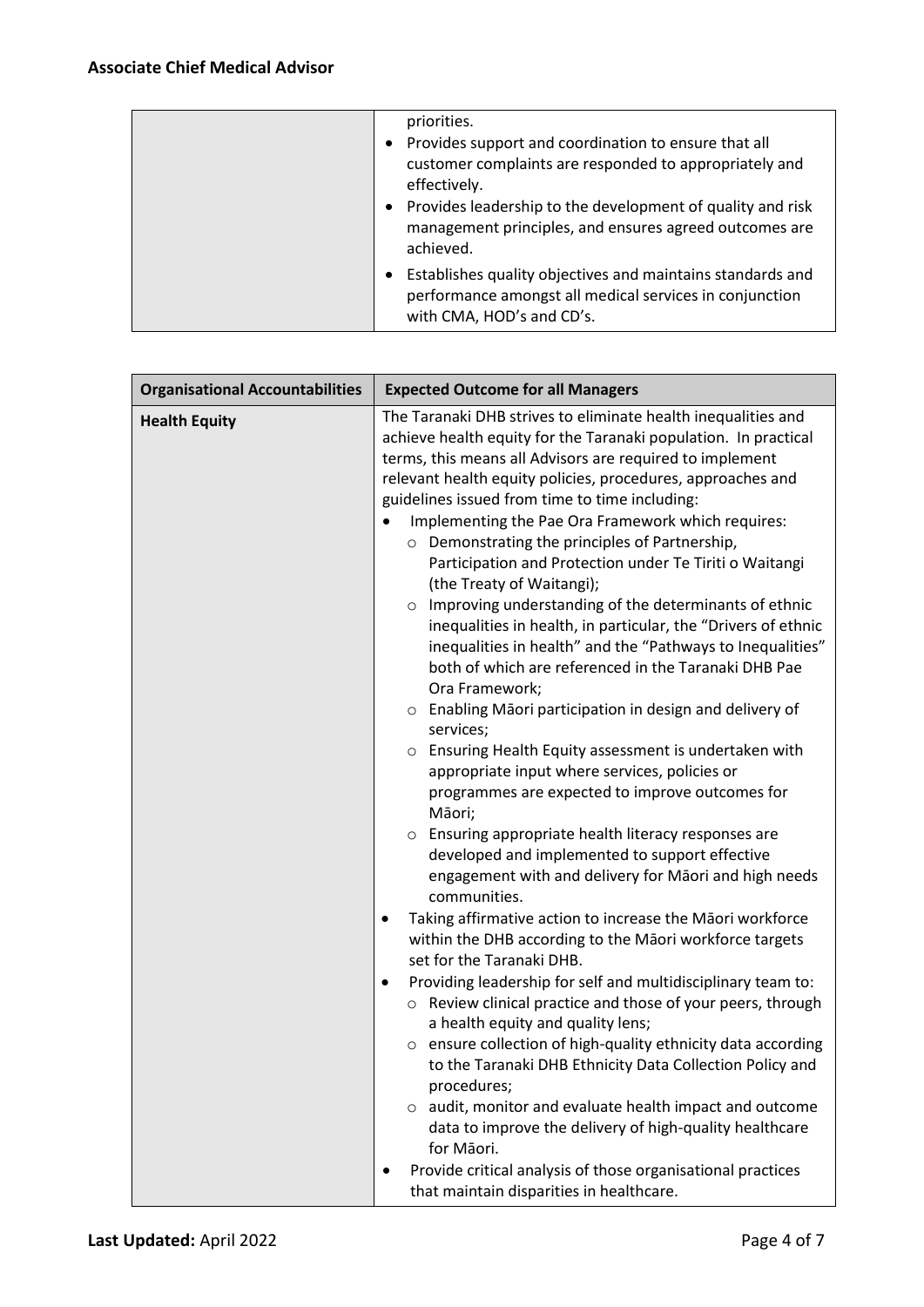| <b>Organisational Accountabilities</b> | <b>Expected Outcome for all Managers</b>                                                                                                                                                                                                                                                                                                                                                                                                                                                                                                                                                                                                                                                                                                                                                                                                                                                                                                                                                                                                                                                                                                                                                                                                                                                                                                                                                                                    |
|----------------------------------------|-----------------------------------------------------------------------------------------------------------------------------------------------------------------------------------------------------------------------------------------------------------------------------------------------------------------------------------------------------------------------------------------------------------------------------------------------------------------------------------------------------------------------------------------------------------------------------------------------------------------------------------------------------------------------------------------------------------------------------------------------------------------------------------------------------------------------------------------------------------------------------------------------------------------------------------------------------------------------------------------------------------------------------------------------------------------------------------------------------------------------------------------------------------------------------------------------------------------------------------------------------------------------------------------------------------------------------------------------------------------------------------------------------------------------------|
| <b>Health and Safety</b>               | The Taranaki DHB is committed to ensuring that a safe and<br>healthy work environment is achieved and maintained. All<br>Team Leaders and Managers will support the DHB's health and<br>safety culture by:<br>Planning, organising and managing health and safety<br>activities directed at preventing harm and promoting health<br>and wellbeing in the workplace.<br>Following, implementing and ensuring compliance of all<br>Health and Safety policies, procedures and processes.<br>Working closely with and supporting the Health and Safety<br>$\bullet$<br>Representative(s) role.<br>Ensuring a safe working environment and work practices<br>through risk and hazard identification and management.<br>Ensuring health and safety is a standard agenda item in all<br>$\bullet$<br>meetings.<br>Ensuring health and safety reported events are followed up<br>and closed off within required timeframes.<br>Ensuring health and safety audit activity occurs; results are<br>$\bullet$<br>assessed and improvement actions implemented.<br>Ensuring health and safety management accountability is<br>monitored and reviewed as part of the performance review<br>process.<br>Actively supports staff rehabilitation and provides return to<br>$\bullet$<br>work options.<br>Ensuring health and safety related Key Performance<br>$\bullet$<br>Indicators are measured, reported and performance<br>monitored. |
| <b>Personal Development</b>            | Fully contributes to the individual's team performance and<br>٠<br>is committed to identify and pursue opportunities for<br>developing new knowledge and skills.<br>Participates in the performance appraisal process where<br>personal performance and professional development is<br>planned and reviewed.<br>Willing to accept new responsibilities, acquire and<br>demonstrate relevant new knowledge.<br>Willing to undergo further training in Medical Leadership<br>with a view to obtaining Fellowship with the Royal<br>Australasian College of Medical Administrators.                                                                                                                                                                                                                                                                                                                                                                                                                                                                                                                                                                                                                                                                                                                                                                                                                                            |

# **6. VARIATION TO DUTIES**

Duties and responsibilities described above should not be construed as a complete and exhaustive list as it is not the intention to limit in any way the scope or functions of the position. Duties and responsibilities can be amended from time to time either by addition, deletion or straight amendment to meet any changing conditions, however this will only be done in consultation with the employee.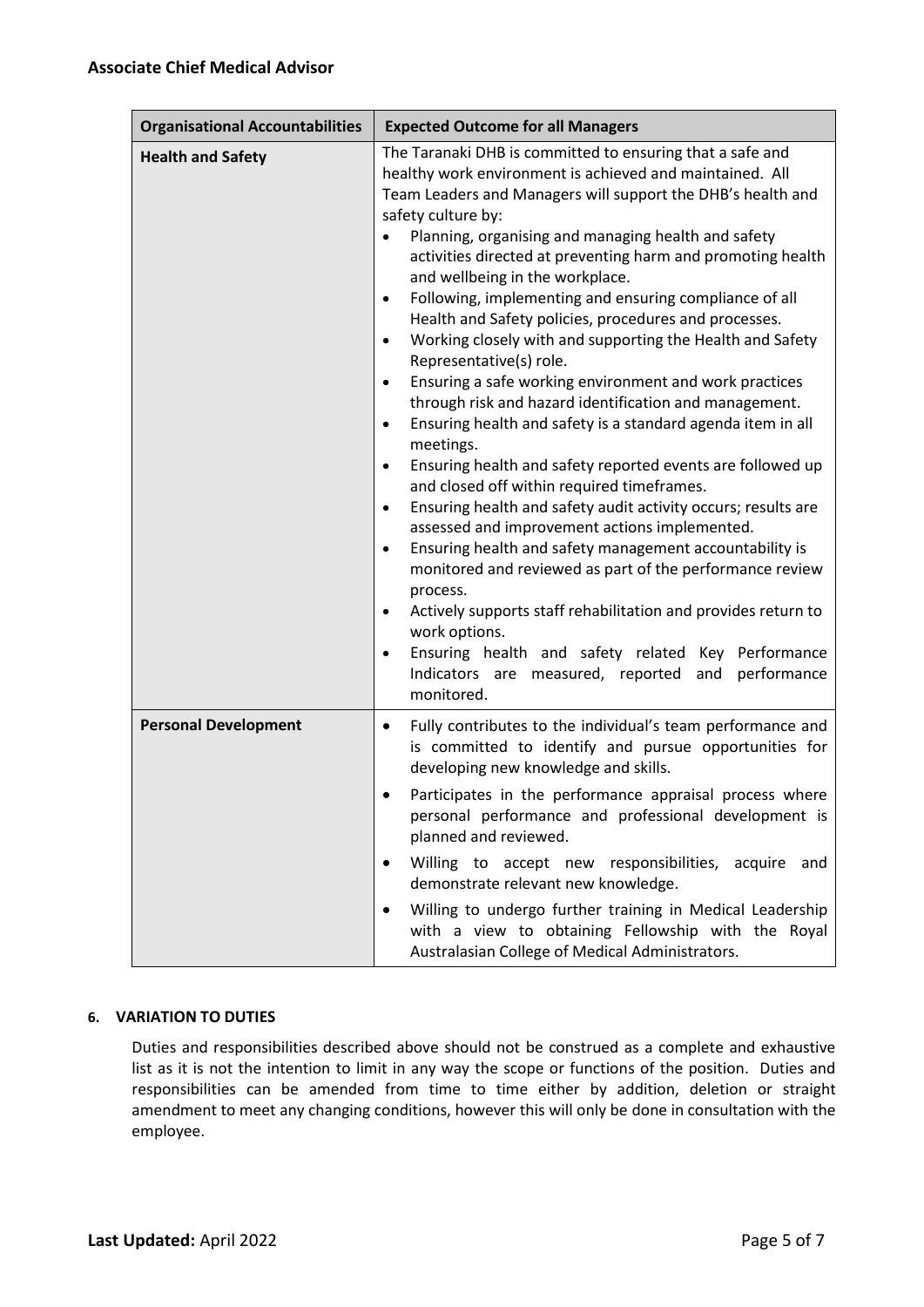# **7. CAPABILITY REQUIREMENTS**

Capabilities are the behaviours demonstrated by a person performing the job. Capabilities identify what makes a person most effective in a role. Those listed below are expected for the Medical Advisory team in the organisation. The required capabilities can change as the organisation develops and the roles change.

# **Capability**

#### **Be a Values Leader**

Understand own leadership style; develop self; display trust and integrity; be resilient and adaptable.

#### **Engage Others**

Develop others; motivate and empower; demonstrate care and respect; communicate effectively; foster a positive culture.

#### **Develop coalitions**

Build constructive relationships; create oportunities for thinking and working across boundaries; promote and demonstrate diversity of thinking, ideas and approaches; display team work and lead collaboratively.

#### **Leading care**

Demonstrate an understanding of the purpose of care and the needs of those providing and receiving care; connect DHBs purpose and values to unit's work; model responsibility and accountability; identify & implement strategy and tactics for achieving the purpose; demonstrate a commitment to the principles of Te Tiriti o Waitangi; maximise the contribution of all staff to identify and remove barriers to addressing inequalities; achieve results related to the provision of great care.

#### **Mobilise system improvement**

Establish evidence-based decisions; enable a culture of continuous improvements; establish the change imperative; demonstrate organisational and political agility; identify innovations and support their adoption; nurture organisational learning.

#### **Managing Vision and Purpose**

Communicates a compelling and inspired vision or sense of core purpose; talks beyond today and about possibilities; makes the vision sharable by everyone; can inspire and motivate entire units.

# **Managerial Courage**

Doesn't hold back anything that needs to be said; provides current, direct, complete, and actionable positive and corrective feedback to others; lets people know where they stand; faces up to people problems on any person or situation quickly and directly; is not afraid to take negative action when necessary.

#### **Business Acumen**

Knows how businesses work; knowledgeable in current and possible future policies, practices, trends, technology and information affecting their business and organisation.

#### **Drive for Results**

Can be counted on to exceed goals successfully; is constantly and consistently one of the top performers; very bottom-line oriented; steadfastly pushes self and others for results.

#### **Intellectual Horsepower**

Is bright and intelligent; deals with concepts and complexity comfortably; described as